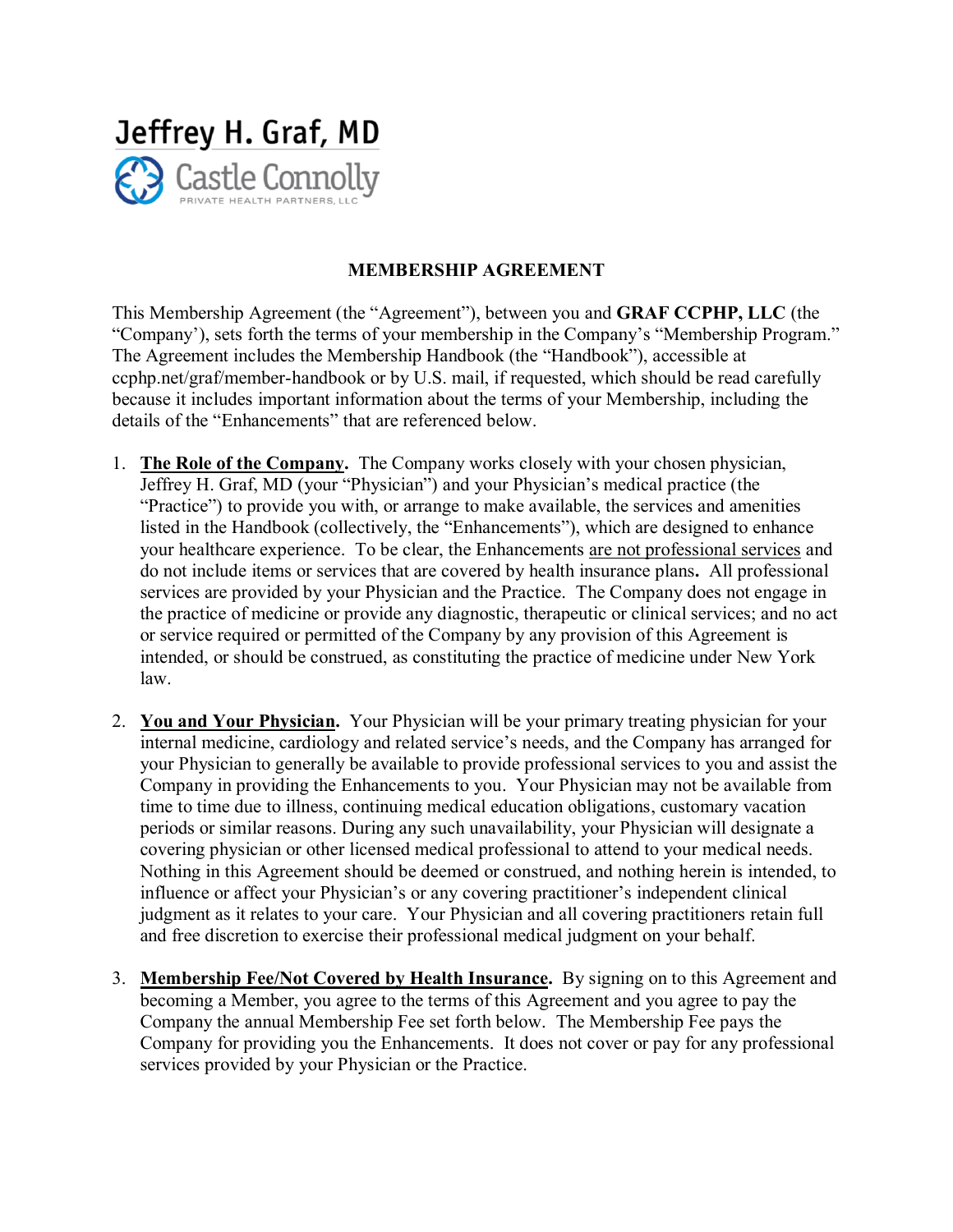Because all professional services are performed by your Physician and the Practice, the Practice will separately bill you or your health insurance plan for their professional services. The Practice currently participates with several health insurance plans, including Medicare, and where applicable, accepts payment from those plans as payment in full for professional services, subject to applicable deductibles, copayments and coinsurance.

You agree not to submit to your health insurer or health plan any bill, invoice or claim for reimbursement or payment with respect to the Membership Fee. You also agree that this Agreement is a service contract and not a contract of insurance. You acknowledge that you may, however, in your discretion, submit the Membership Fee for reimbursement to any flexible spending account, health reimbursement account, or medical savings account of your employer in which you participate, but that the Company makes no representation that any part of the Membership Fee will qualify to be reimbursed from any such account.

Your annual Membership Fee is **\$2,500**. You may pay the Membership Fee in one annual payment, or two (bi-annual) payments, or quarterly, or monthly. Payments can be made to the Company by bank account or credit card. You will select your method and timing of payment in the Payment Information section of this Agreement, below. Certain processing fees, as outlined in the Payment Information section, will apply.

The Company reserves the right to change the Membership Fee at the start of any Renewal Year (defined below), following at least thirty (30) days' advance written notice.

4. **Term and Termination.** The initial term of this Agreement will begin on the "Effective Date," which is the date on which your Membership Services begin pursuant to this Agreement, as confirmed by the Company following its receipt of a copy of the Agreement executed by you and your Membership Fee; provided that upon the Company's receipt of the executed Agreement and the Membership Fee, the Company retains the option, in its sole discretion, not to confirm the effectiveness of this Agreement (e.g., due to limitations on the number of Members) and to return your Membership Fee payment to you.

Unless this Agreement is otherwise terminated as provided herein, the initial term of this Agreement will be for one (1) year, commencing on the Effective Date (the "Initial Year"), and the Agreement will automatically renew for successive one (1) year periods (each, a "Renewal Year"), unless either party notifies the other party in writing, not less than thirty (30) days' prior to the expiration of the Initial Year or a Renewal Year (as applicable) of that party's desire not to renew this Agreement.

Unless the Agreement is sooner terminated, the Company will bill you or, if agreed to, charge your credit card for any Renewal Year before the beginning of that year. You agree to pay the Membership Fee for each Renewal Year (or pay the initial installment for that year, as applicable) within thirty (30) days following invoicing. Failure to pay the invoiced amount in a timely manner may result in termination of this Agreement.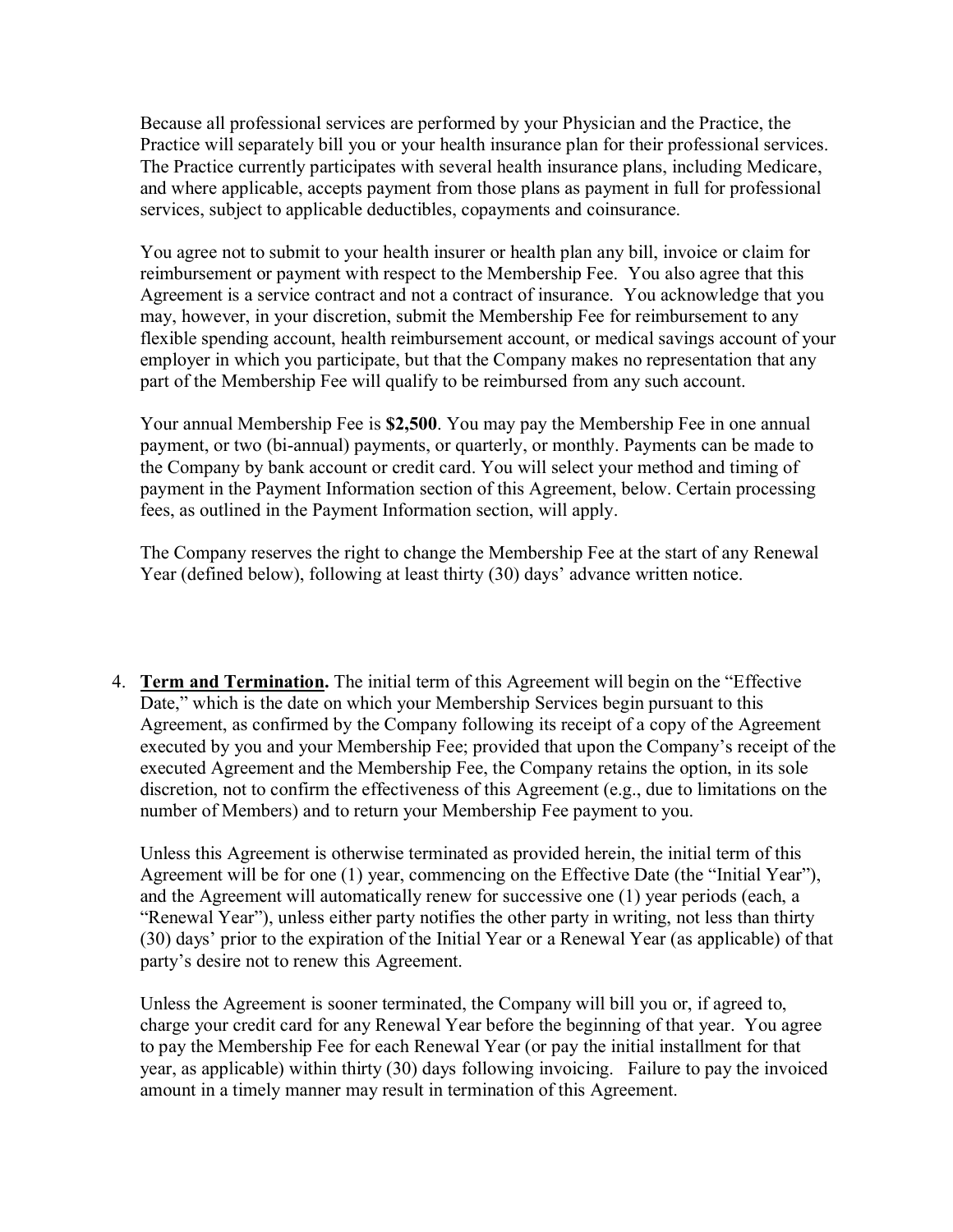Either party may also terminate this Agreement at any time for any reason upon thirty (30) days' prior written notice to the other party, delivered in the manner set forth in Section 4 of the Additional Terms section of the Handbook. If you terminate this Agreement, you will be refunded the pro-rata portion of any paid portion of your annual Membership Fee, minus an administrative fee of two hundred dollars (\$200) ("Administrative Fee"). Except as provided below, if the Company terminates this Agreement, you will be refunded the pro-rata portion of any paid portion of your annual Membership Fee, and no Administrative Fee will be due. Any pro-rated refund will be based on the number of days remaining in your Membership term (or payment period, as applicable). In the event of your death, this Agreement will immediately terminate. The Company may also terminate this Agreement immediately upon written notice to you, in the event your Physician becomes unavailable due to illness, death or disability, in which case you agree that you will not be entitled to a refund of any portion of the Membership Fees previously paid by you. However, in the event that your Physician becomes unavailable for an extended period of time, the Company may seek to identify a replacement Physician as your Physician (at least temporarily) and not terminate this Agreement, in which case you will be entitled to elect either to continue the Agreement with the replacement Physician or terminate the Agreement and obtain a pro-rated refund as provided above.

[Remainder of Page Intentionally Left Blank]